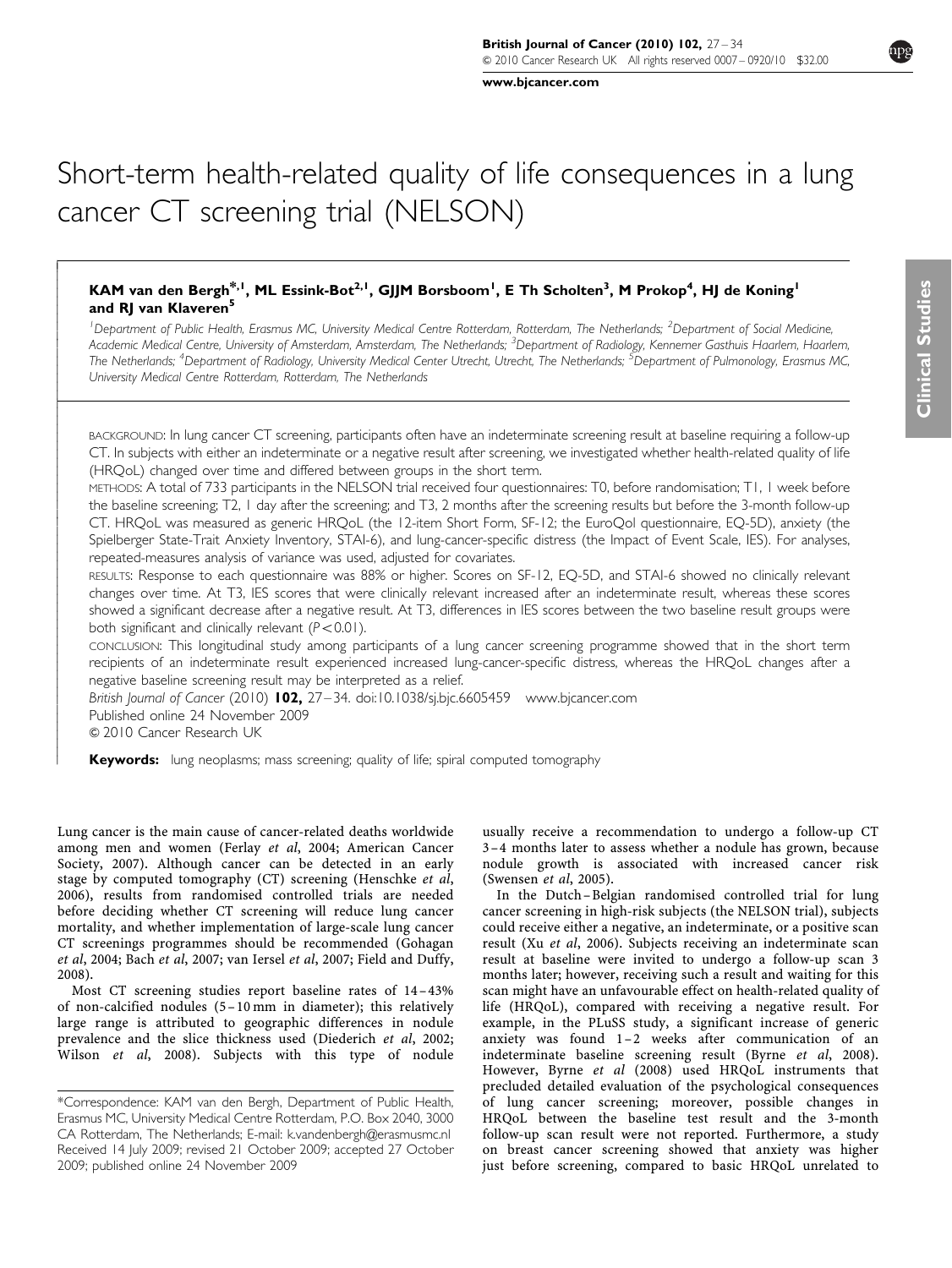screening [\(Rijnsburger](#page-6-0) et al, 2004). So, to determine the whole effect of screening, it is important to establish whether HRQoL is already negatively affected just before baseline screening.

In this study we assessed changes in generic and lung-cancerspecific HRQoL changes over time among participants undergoing lung cancer screening in the short term. Therefore, we addressed the following questions: (1) To what extent does HRQoL decrease just before baseline screening? (2) Is there a difference in HRQoL between those with an indeterminate baseline result and those with a negative result? We hypothesised that lung-cancer-specific distress scores just before baseline CT screening would be higher compared with scores acquired a few months before screening ([Rijnsburger](#page-6-0) et al, 2004). Also, in subjects who received an indeterminate baseline result we expected higher levels of lungcancer-specific distress 2 months after screening (but before the 3-month follow-up scan) compared to those who received a negative result.

# MATERIALS AND METHODS

# NELSON study population

A random sample of Dutch and Belgian subjects (aged 50 –75 years) registered in population registries received a questionnaire containing items about health and smoking history. Current and former smokers were asked to complete this 'first' NELSON questionnaire. Respondents who had smoked  $>15$  cigarettes per day for  $>$  25 years or  $>$  10 cigarettes per day for  $>$  30 years, those who still smoked, or those who had quit 10 or less years ago were invited to participate in the trial ([van Iersel](#page-7-0) et al, 2007).

Informed consent was obtained from 15 822 high-risk subjects who were subsequently randomised  $(1:1)$  to either a screening group, or a control group that received no screening. Participants in the screening group could receive either a positive, indeterminate, or negative test result within 3 weeks after the baseline CT scan was performed (Xu et al[, 2006\)](#page-7-0). A positive test result required referral to a pulmonologist for work up and diagnosis.

Participants with an indeterminate result were scheduled to undergo a follow-up CT scan 3 months later to evaluate whether the nodule had grown. The letter to participants with an indeterminate result stated: '... we have observed a very small abnormality in your lung (5 to 10 mm long). Such a small abnormality is often detected in many persons and it usually represents a small scar or a minor inflammation. Therefore, at this moment there is no need for any further investigations. However, in order to see whether there has been any change in this abnormality, a new CT scan of the lungs will be made after 3 to 4 months.' The letter also explains the possible results and related work-up after this follow-up CT scan: '... participants with an abnormality showing no growth will receive a negative test result and will be invited for a CT scan 1 year after the baseline screening. Those with an abnormality showing some growth will be referred to a pulmonologist for further investigations' (Xu et al[, 2006](#page-7-0)).

The NELSON trial, including the current HRQoL study, was approved by the Dutch Ministry of Health and by the local ethics committees of the participating centres. Informed consent was obtained from all participants. The NELSON trial is registered at <www.trialregister.nl> with number ISRCTN63545820.

# HRQoL study

A consecutive sample of 1466 participants was taken from the screening centres in Haarlem and Utrecht, randomised in August 2005 ( $n = 977$ ), September 2005 ( $n = 390$ ), and November 2005  $(n = 99)$ . All participants received a questionnaire after eligibility check, after sending the information brochure, and signing of the informed consent form, but before trial randomisation (Time 0 (T0), baseline HRQoL assessment). Subjects randomised to the screen arm received a second questionnaire 1 week before the baseline scan (Time 1, T1); they were asked to complete the questionnaire before the baseline scan was performed. At 1 day after this baseline scan, they received a third questionnaire (Time 2, T2) and were asked to complete this questionnaire within 1 week. At T2, subjects did not receive the scan result of the baseline scan. Finally, for subjects who had a negative or an indeterminate test result, a questionnaire was sent about 2 months after the baseline scan was made (Time 3, T3). For subjects with an indeterminate scan result this was about 1 month before the 3-month follow-up scan.

In this study, the response of those who did not undergo baseline screening, or who had a positive test result, was excluded from the analyses. The questionnaire responses of those who completed T1 after the CT scan  $(n = 12)$ , who completed T2 before the CT scan ( $n = 0$ ) or after the baseline test result ( $n = 6$ ), and who completed T3 after the result of the follow-up scan  $(n = 1)$  were excluded. These were not counted as responses.

## Measures

Generic HRQoL The participant's generic HRQoL was measured with the 12-item Short Form (SF-12) and the EuroQol questionnaire (EQ-5D) ([Essink-Bot](#page-6-0) et al, 1993; Ware et al[, 1996](#page-7-0); [Gandek](#page-6-0) et al, 1998; Kind et al[, 2005\)](#page-6-0). The SF-12 is a shorter version of the SF-36 and consists of a physical component summary (PCS) and a mental component summary (MCS) (Ware et al[, 1996\)](#page-7-0). We used the acute (1-week recall) form of version 1. Each participant completed the SF-12 at T0 and T3. A higher score indicates a better HRO<sub>o</sub>L.

Respondents were also asked to rate their own health on the visual analogue scale (VAS) of the EQ-5D, ranging from 0 (worst imaginable health status) to 100 (best imaginable health status) [\(Essink-Bot](#page-6-0) et al, 1993; Kind et al[, 2005\)](#page-6-0). Participants completed the EQ-5D VAS at all four assessment points (i.e. T0, T1, T2, and T3).

Generic anxiety Generic anxiety was measured using the short form of the Spielberger State-Trait Anxiety Inventory (STAI-6) ([van der Bij](#page-7-0) et al, 2003). Six items related to anxiety (calm, tense, upset, relaxed, content, and worried) were rated on a four-point scale. The total summary score was calculated in subjects with a maximum of three missing values and could range from 20 to 80, with higher scores indicating more anxiety [\(Maissi](#page-6-0) et al, 2005). The STAI-6 is reported to have good reliability and validity, and was found useful to evaluate the effectiveness of screening programmes on subjective anxiety levels ([van der Bij](#page-7-0) et al, 2003). The STAI-6 was used at all four assessment points.

Lung-cancer-specific distress Lung-cancer-specific distress was measured using the Impact of Event Scale (IES) ([Horowitz](#page-6-0) et al, [1979; Brom and Kleber, 1985](#page-6-0)). The 15 IES items were tailored to lung cancer as the specific stressors. Each item was scored on a four-point scale: not at all (score of 0), rarely (score of 1), sometimes (score of 3), and often (score of 5). The total score and subscales (avoidance and intrusion) were calculated for those who completed 75% of the questions on each subscale, and were corrected for the total number of questions on the subscale. The total summary score could range from 0 to 75 (intrusive scale 0 –35, avoidance scale 0 –40), with a higher score indicating more lung-cancer-specific distress. The IES was used at all four assessment points.

Demographic and other data At T0, the questionnaire had items on marital and smoking status. Educational level and smoking pack-years were derived from the first NELSON questionnaire.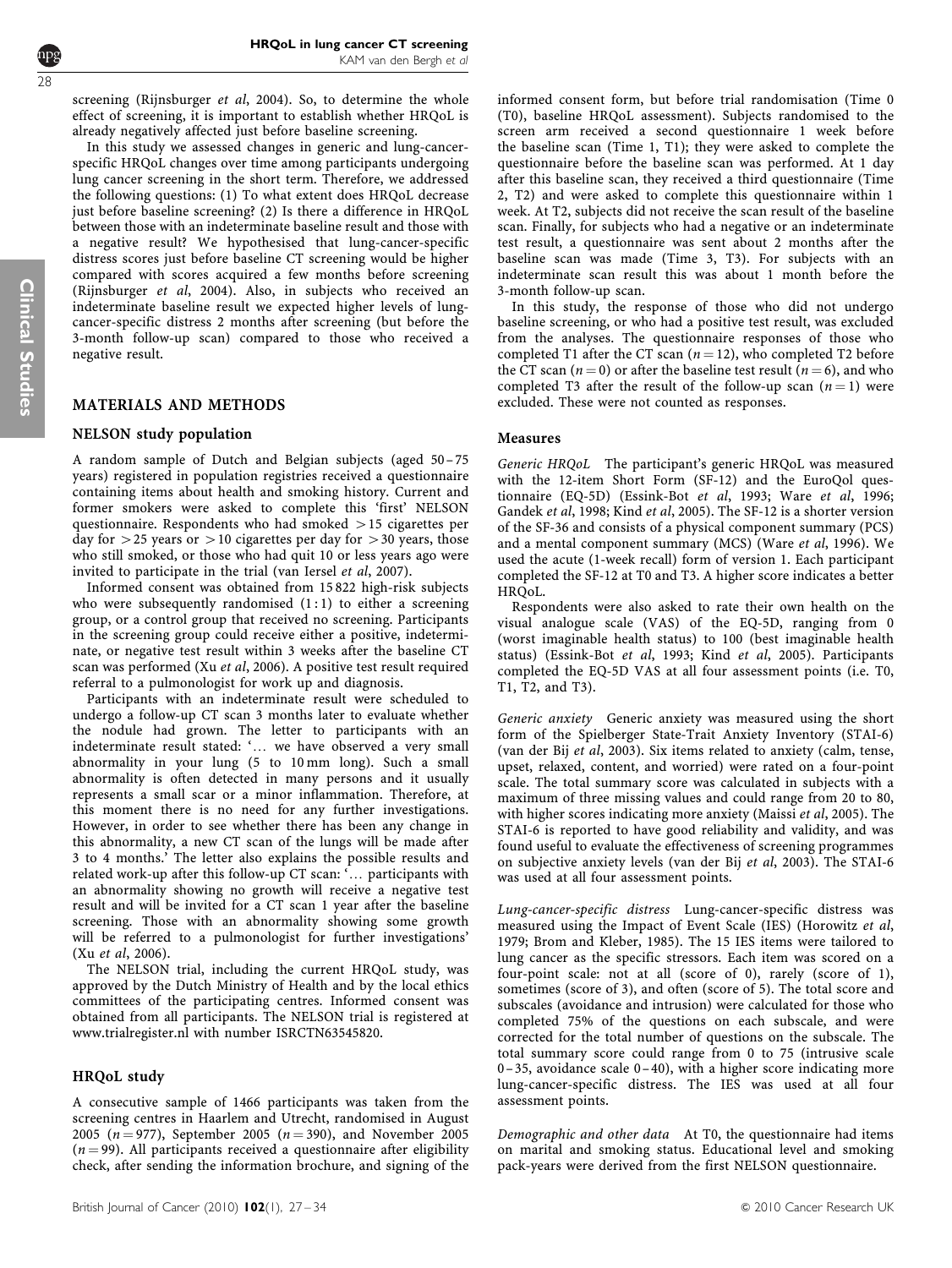#### Statistical analyses

Differences in respondent characteristics between those with a negative or indeterminate baseline scan result were tested with Mann –Whitney U-tests (in case of non-normally distributed continuous variables) and  $\chi^2$ -tests (for discrete variables). Then, we first analysed differences in HRQol over time, focusing on differences between the two baseline result groups. Second, the changes in HRQoL before and after the baseline scan result were analysed. For the latter analyses, we started by using data of the total group in the period before the CT scan result (T0, T1, and T2), because all subjects were still unaware of the baseline CT result. After the CT scan result (T0 –T3 and T2 and T3) the data from the two result groups were analysed separately. For all analyses repeated-measures analysis of variance (ANOVA) was applied, using 'proc mixed' from the SAS system version 9.1 (SAS Institute Inc., Cary, NC, USA); this allowed use of all available data, including the incomplete records. For the subjects, we used models with a random intercept to allow for dependence between the repeated measurements.

Effect of baseline result on HRQoL over time Differences in HRQoL between the negative and indeterminate result groups were analysed at the four assessment points. The models included a main effect for time, and for an interaction between group and time. Time was included as a factor with four levels (one for each assessment) to account for possible non-linearity in the change in HRQoL scores. The following fixed covariates were added to the model: age (because older people are reported to show less anxiety and better mental health) [\(Taylor](#page-7-0) et al, 2004; Byrne et al[, 2008\)](#page-6-0), gender (because women are reported to show a different fear of cancer and have worse generic HRQoL compared with men) (Taylor et al[, 2004](#page-7-0)), education (because higher-educated lung cancer screening participants are reported to be less anxious, have less fear of cancer and less distress) (Byrne et al[, 2008](#page-6-0)), smoking status (because current smokers generally have a worse HRQoL than non-smokers, and more anxiety and fear of cancer) [\(Laaksonen](#page-6-0) et al, 2006), and smoking pack-years (because we expected subjects with more pack-years to be more anxious and to have worse health).

The IES scores were highly skewed. However, as a logistic regression model using a generalised linear mixed models approach analysis would limit the data, and because choosing a cut-off point is arbitrary and use of the model in fact produced the same results as with the repeated-measures ANOVA, we considered repeated-measures ANOVA to be appropriate for the IES scores.

Change in HRQoL before and after receipt of baseline scan result Before the receipt of the baseline result  $(T0, T1, and T2)$ , the same repeated-measures models as described above (adjusting for covariates) were used for the total group, but this time including contrasts to test differences in scores of the total group between specific assessment points (ie T0 vs T1, and T1 vs T2, and a model with T0 vs T2). In these models, the main effect for group, and the interaction between group and time, was no longer necessary and was thus excluded. After receipt of the baseline result (T3) changes in HRQoL between T2 and T3 and between T0 and T3 were analysed separately for the groups with a negative and with an indeterminate baseline result. The same repeated-measures model was used as for the analyses between T0, T1, and T2.

A P-value  $< 0.05$  was considered statistically significant. To provide a clue to the meaningfulness of statistically significant differences between means at two assessments or between subgroups, we used the minimal important difference (MID), which is defined as half of a standard deviation (s.d.) of the mean [\(Norman](#page-6-0) et al, 2003). The MID can serve as a default value for



**Clinical Studies** Clinical Studies

meaningful changes in HRQoL. For changes over time the s.d. at the first assessment of the two compared assessment points was used, and for differences between groups the pooled s.d. of the two groups at a specific time point was used.

# RESULTS

#### Response and respondent characteristics

In total, 41 screen arm participants (5.6%) were excluded from the HRQoL study because they either did not undergo baseline screening  $(n = 30)$  or had a positive baseline result  $(n = 11)$ . In the screen group, the response to the questionnaires was 91.0% (630 out of 692) at T0, 93.6% (641 out of 685) at T1, 93.0% (620 out of 667) at T2, and 87.7% (600 out of 684) at T3 [\(Figure 1\)](#page-3-0). At least one of the four questionnaires was returned by 99.6% (689 out of 692) of the subjects, and 71.4% (494 out of 692) completed all four questionnaires. The T0 questionnaire was completed 164.8 (s.d. 107.5) days before baseline screening, and the T1 questionnaire 2.5 (s.d. 6.5) days before baseline screening. The T2 questionnaire was completed 4.0 (s.d. 3.3) days after baseline screening, and the T3 questionnaire 80.2 (s.d. 20.1) days after baseline screening. The T3 questionnaire was completed 59.4 (s.d. 24.1) days after the baseline screening result. For subjects with an indeterminate result this was 20.1 (s.d. 16.3) days before the follow-up scan.

Almost 50% of the respondents were men and the mean age was about 58 years ([Table 1\)](#page-4-0). No statistically significant differences in background characteristics were found between subjects with a negative and indeterminate baseline screening results.

## Effect of baseline result on HRQoL over time

At each assessment, subjects with a negative test result had better HRQoL scores on all scales than subjects with an indeterminate result [\(Table 2](#page-4-0); [Figures 2A –G](#page-5-0)). Results of the repeated-measures analysis (adjusted for gender, age, education, smoking status, and smoking pack-years) showed no statistically significant differences in the SF-12 scores (MCS and PCS) between subjects with a negative and an indeterminate result at the two assessment points [\(Figures 2A and B\)](#page-5-0). Also, at T0, T1, and T2 no statistically significant differences were found in EQ-5D-VAS and STAI-6 scores between subjects with a negative and an indeterminate test result [\(Figures 2C and D\)](#page-5-0). At T3, compared with subjects with a negative result, those with an indeterminate result had statistically significantly lower scores on the EQ-5D-VAS and higher scores on the STAI-6 (i.e. both worse), but the difference was not clinically relevant (both  $P's < 0.01$ ). At T0, T1, and T2 the IES total score showed no statistically significant inter-group difference, whereas at T3 the IES scores in the indeterminate result group were statistically significant and clinically relevant higher (i.e. worse) than in the negative result group  $(P<0.01)$  (Figures 2E-G).

In women and current smokers, scores on the PCS, EQ-5D VAS, STAI-6, and IES showed a statistically significant difference, but were not clinically relevant worse (i.e. they did not exceed the MID), compared with men and former smokers (data not shown).

#### Change in HRQoL before and after receipt of baseline scan result

Before the receipt of the baseline scan result, HRQoL scores on the EQ-5D VAS, STAI-6, and IES for the total group of respondents were statistically significantly worse at T1 (just before the baseline CT scan) compared with those at T0  $(P<0.05$  for EQ-5D, rest  $<$  0.01) (Figures 2A-G). Between T1 and T2, there was no statistically significant change in EQ-5D VAS scores. Average scores on the STAI-6 and IES were statistically significantly better at T2 (just after the CT scan) compared with T1 (all  $P < 0.01$ ).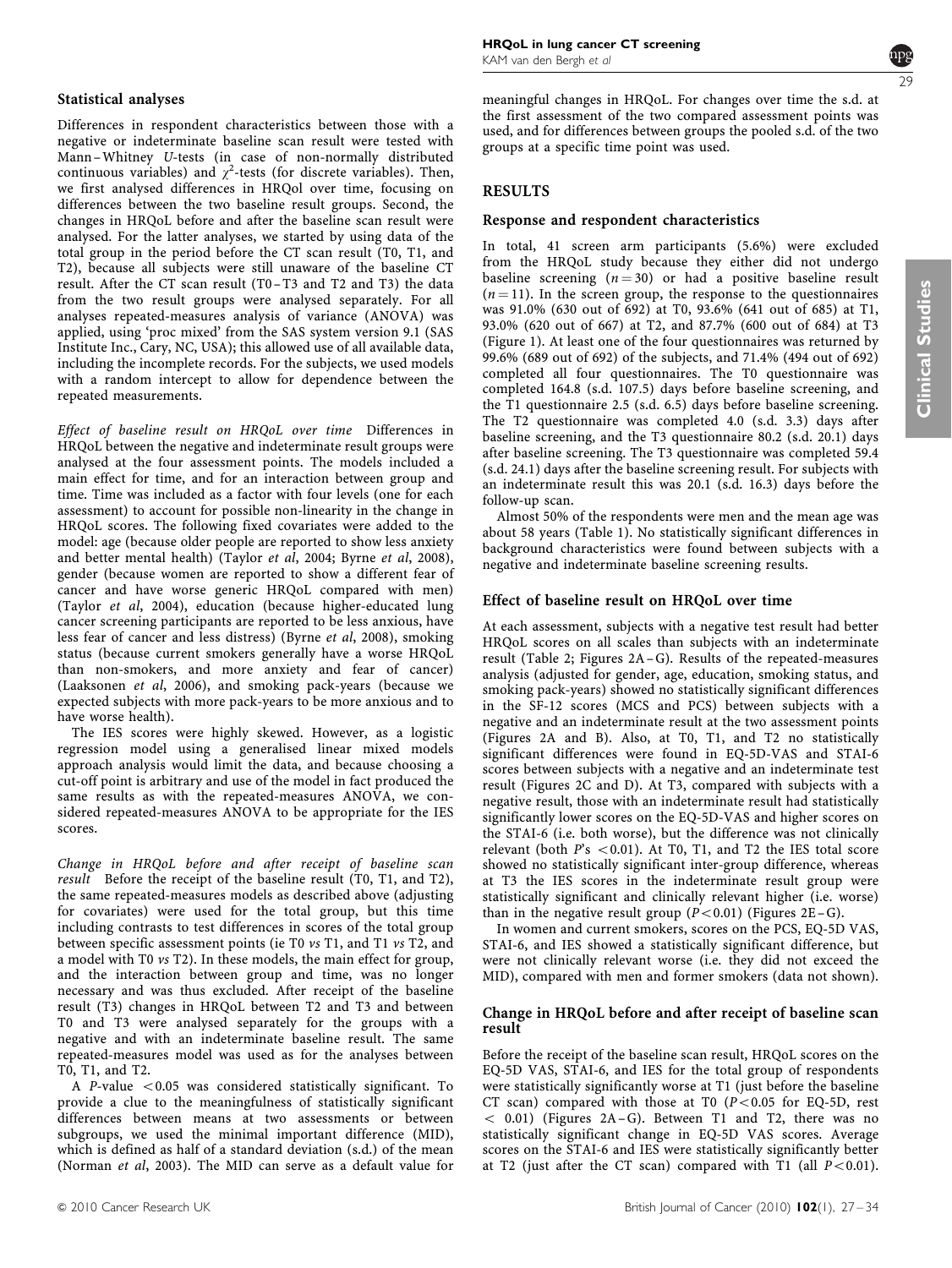<span id="page-3-0"></span>30



Figure I Flow chart of the HRQoL study. 41 subjects out of 733 of the screen group were excluded from the HRQoL study: 30 had no baseline CT scan, and 11 had a positive CT result at baseline. At T1, T2, and T3 a total of 7, 25, and 8 questionnaires, respectively, were not sent due to administrative failures. Responses at T1, T2, and T3 were excluded for 1, 2, and 2 questionnaires, respectively, due to more than 50% missing items. Also excluded were T1 questionnaires ( $n = 10$ ) completed after the baseline CT scan, T2 questionnaires ( $n = 6$ ) completed after the baseline CT scan result, and T3 questionnaires  $(n = 1)$  completed after the follow-up scan result.

IES total scores and the IES avoidance scores did not revert to baseline levels, as they were statistically significantly worse at T2 compared with T0 (both  $P$ 's < 0.05). In the total group, none of the statistically significant changes over time exceeded the MID, thus none of them was clinically relevant.

In the negative result group, the EQ-5D VAS and STAI-6 scores remained unchanged between T2 and T3, and between T0 and T3. The IES scores were statistically significantly lower (ie better) at T3 compared with T2 (all  $P < 0.01$ ) and also compared with T0 ( $P < 0.01$ ). In the indeterminate result group, the EQ-5D and the IES scores were worse at T3 compared with T2  $(P<0.01)$ , and compared with T0  $(P<0.01)$ . The STAI-6 scores remained unchanged between T2 and T3, but were worse at T3 compared with T0  $(P<0.05)$ . For all statistically significant differences in HRQoL over time, only the changes in IES scores between T0 and T3 in the indeterminate result group were also clinically relevant.

#### Impact of covariates on HRQoL

In general, the HRQoL scores were worse for women than for men  $(P<0.05)$ . Subjects with more pack-years had a worse self-reported health (EQ-5D VAS) and had worse physical health scores (PCS) than subjects with less pack-years ( $P < 0.05$ ). Current smokers had worse HRQoL scores at all scales  $(P<0.05)$  except for the mental health scores (MCS) than former smokers.

## DISCUSSION

Lung-cancer-specific distress increased in a clinically relevant manner 2 months after receipt of an indeterminate result of baseline screening. After receiving the baseline CT result, subjects with an indeterminate screening result had clinically relevant higher lung-cancer-specific distress than subjects with a negative result. In the groups with a negative or indeterminate result,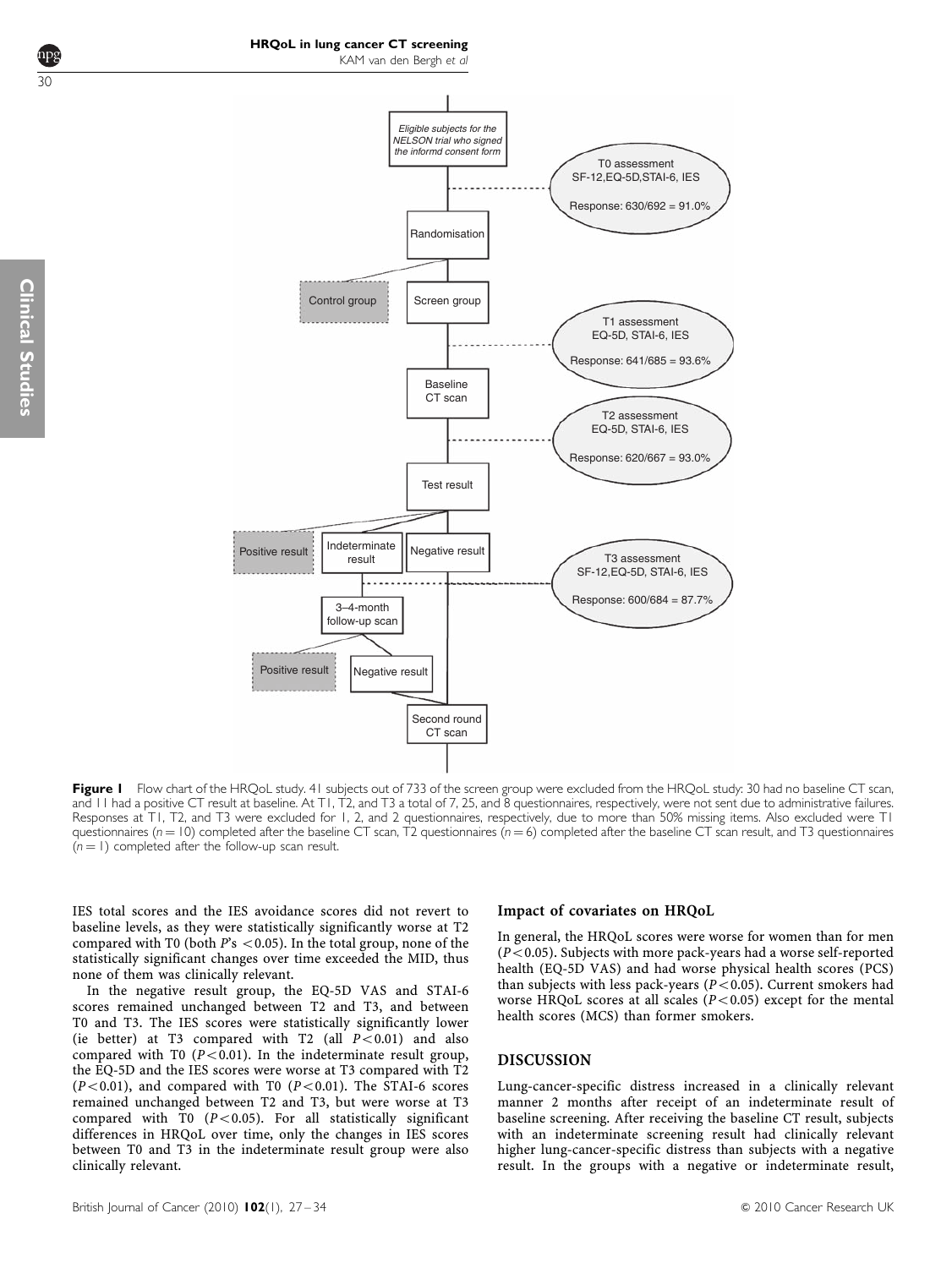#### <span id="page-4-0"></span>Table I Characteristics of the respondents at T0

|                                                                                                                                                                                                                                   |                             | <b>Baseline scan result</b>    |                              |                                                 |  |
|-----------------------------------------------------------------------------------------------------------------------------------------------------------------------------------------------------------------------------------|-----------------------------|--------------------------------|------------------------------|-------------------------------------------------|--|
|                                                                                                                                                                                                                                   | Total group<br>$(n = 630)$  | <b>Negative</b><br>$(n = 489)$ | Indeterminate<br>$(n = 141)$ | P differences Negative/<br>Indeterminate result |  |
| Sex: male (%)                                                                                                                                                                                                                     | 47.1                        | 46.2                           | 50.4                         | $0.386^{\rm a}$                                 |  |
| Age in years: mean (s.d.), median                                                                                                                                                                                                 | 57.8 (5.5), 56.7            | 57.7 (5.5), 56.6               | 58.3 (5.6), 57.5             | $0.225^{b}$                                     |  |
| Education<br>I. Primary education (%)<br>2. Lower vocational or lower secondary general education (%)<br>3. Intermediate vocational or higher secondary general education (%)<br>4. Higher vocational education or university (%) | 9.3<br>37.9<br>25.1<br>27.7 | 8.9<br>38.3<br>23.4<br>29.4    | 10.8<br>36.7<br>30.9<br>21.6 | $0.150^a$                                       |  |
| Marital status: Married/living with partner (%)                                                                                                                                                                                   | 74.9                        | 75.1                           | 74.5                         | $0.888^{a}$                                     |  |
| Smoking<br>Current smokers (%)<br>Pack-years mean (s.d.), median                                                                                                                                                                  | 54.6<br>40.1 (17.8), 34.2   | 53.6<br>40.1 (18.2), 34.2      | 58.2<br>39.9 (16.3), 34.2    | 0.336 <sup>a</sup><br>0.732 <sup>b</sup>        |  |

Abbreviation: s.d. = standard deviation.  ${}^a \chi^2$ -test.  ${}^b$ Mann–Whitney U-test.

| <b>Table 2</b> Unadjusted mean (s.d.) HRQoL scores at the four assessment |  |  |  |  |
|---------------------------------------------------------------------------|--|--|--|--|
| times, by baseline CT scan result (negative or indeterminate)             |  |  |  |  |

| N                                                                | T0<br>630<br>Mean<br>(s.d.)               | ΤI<br>641<br>Mean<br>(s.d.)               | Т2<br>620<br>Mean<br>(s.d.)               | T3<br>600<br>Mean<br>(s.d.)                  |
|------------------------------------------------------------------|-------------------------------------------|-------------------------------------------|-------------------------------------------|----------------------------------------------|
| $SF-12$ (PCS)<br>Total group<br>Negative<br>Indeterminate        | 49.5 (8.7)<br>49.7 (8.4)<br>48.5 (9.6)    |                                           |                                           | 50.0(8.2)<br>50.3(8.3)<br>48.9 (7.8)         |
| SF-12 (MCS)<br>Total group<br>Negative<br>Indeterminate          | 51.9(10.3)<br>51.9(10.2)<br>51.8(10.6)    |                                           |                                           | $51.6$ (11.1)<br>$51.6$ (11.1)<br>51.9(11.0) |
| EQ-5D, VAS<br>Total group<br>Negative<br>Indeterminate           | 79.3 (13.7)<br>79.4 (13.8)<br>79.1 (13.4) | 78.3 (12.9)<br>78.7 (12.6)<br>76.8 (13.8) | 79.1 (12.3)<br>79.4 (12.2)<br>78.3 (12.5) | 78.4 (13.7)<br>79.2 (13.4)<br>75.0 (14.5)    |
| STAI-6<br>Total group<br>Negative<br>Indeterminate               | 33.2 (8.6)<br>33.1(8.4)<br>33.6 (9.3)     | 34.6 (8.6)<br>34.4 (8.5)<br>35.2 (8.9)    | 32.7 (8.8)<br>32.5(8.8)<br>33.5 (8.9)     | 33.0 (9.2)<br>32.6 (9.2)<br>34.8 (9.2)       |
| IES total score<br>Total group<br>Negative<br>Indeterminate      | 4.2(7.2)<br>4.1(7.4)<br>4.5(6.5)          | 5.9(9.1)<br>5.8(9.1)<br>6.3(9.1)          | 4.5(7.8)<br>4.5(7.7)<br>4.9(8.4)          | 3.6(7.5)<br>2.4(5.5)<br>$8.3$ (11.3)         |
| <b>IES</b> intrusive<br>Total group<br>Negative<br>Indeterminate | 1.8(3.4)<br>1.7(3.5)<br>2.0(3.0)          | 2.5(4.0)<br>2.4(4.0)<br>2.7(4.0)          | 1.8(3.6)<br>1.8(3.5)<br>2.0(3.8)          | 1.4(3.3)<br>0.8(2.4)<br>3.5(5.2)             |
| IES avoidance<br>Total group<br>Negative<br>Indeterminate        | 2.4(4.5)<br>2.4(4.7)<br>2.5(4.1)          | 3.5(5.6)<br>3.4(5.6)<br>3.6(5.7)          | 2.7(4.7)<br>2.7(4.7)<br>2.9(4.9)          | 2.2(4.7)<br>1.5(3.7)<br>4.8(6.9)             |

Abbreviations:  $TO =$  before trial randomisation, ie baseline HRQoL assessment;  $T1 = 1$  week before the baseline CT scan;  $T2 = 1$  day after the baseline CT scan;  $T3 = 2$  months after the baseline CT scan; s.d. = standard deviation; SF-12 = Short Form 12 (generic HRQoL); PCS = physical component summary;  $MCS$  = mental component summary; EQ-5D VAS = EuroQol questionnaire, visual analogue scale; STAI-6 = Spielberger State-Trait Anxiety Inventory 6, IES = Impact of Event Scale.

no clinically relevant differences over time within or between groups were found for physical/mental/self-reported health and generic anxiety.

In this study, the statistically significantly worse HRQoL just before the CT scan, compared with HRQoL at a neutral point of time before screening (T0), is similar to an earlier report on breast cancer screening ([Rijnsburger](#page-6-0) et al, 2004); however, in the latter study it is unknown whether the self-reported health change exceeded the MID of half an s.d. As a result of a slightly unfavourable effect of CT scanning on HRQoL, we did not find any clinically relevant changes between the assessment points (T0 to T1 to T2 to T3). Nevertheless, in the indeterminate result group there was a clinically relevant increase in lung-cancer-specific distress when comparing T0 with T3. This implies that performing an HRQoL assessment at a neutral point in time is important.

In our indeterminate result group, the STAI anxiety scores showed a statistically significant increase from the baseline HRQoL assessment up to 2 months after receipt of the baseline screening result. Byrne et al [\(2008\)](#page-6-0) also found a statistically significant increase in anxiety 1 –2 weeks after an indeterminate baseline result compared with before the CT scan. However, the size of the change was below our criterion for clinical relevance. Re-evaluation of the reported unadjusted means in the study of Byrne et al revealed that anxiety scores for indeterminates were not clinically relevantly worse, which is similar to our results. However, comparison of the results of the PLuSS study and ours was difficult because the details of their result letter to the participants were unknown, and the follow-up time for the indeterminate results also differed (Xu et al[, 2006;](#page-7-0) [Byrne](#page-6-0) et al, [2008](#page-6-0); [Wilson](#page-7-0) et al, 2008).

Using a more specific HRQoL instrument (i.e. the IES), we could show both a statistically significant and a clinically relevant change from the baseline HRQoL assessment up to 2 months after the receipt of the result, as well as a difference between our two result groups. This implies that an indeterminate test result had at least some negative impact on HRQoL in the period between receipt of the test result and the follow-up scan 3 –4 months later. Nevertheless, the effect was small because the average IES total score in the indeterminate group was only 8.3 (s.d. 11.3) on a scale with an upper limit of 75. The IES scales were also highly skewed; even in the indeterminate result group 30% did not experience any lungcancer-specific distress at 2 months after screening (i.e. IES total  $score = 0$ ).

The HRQoL decrement should be very low in a screening situation, because even a small HRQoL decrement due to screening at the individual level will accumulate to a large burden at popu31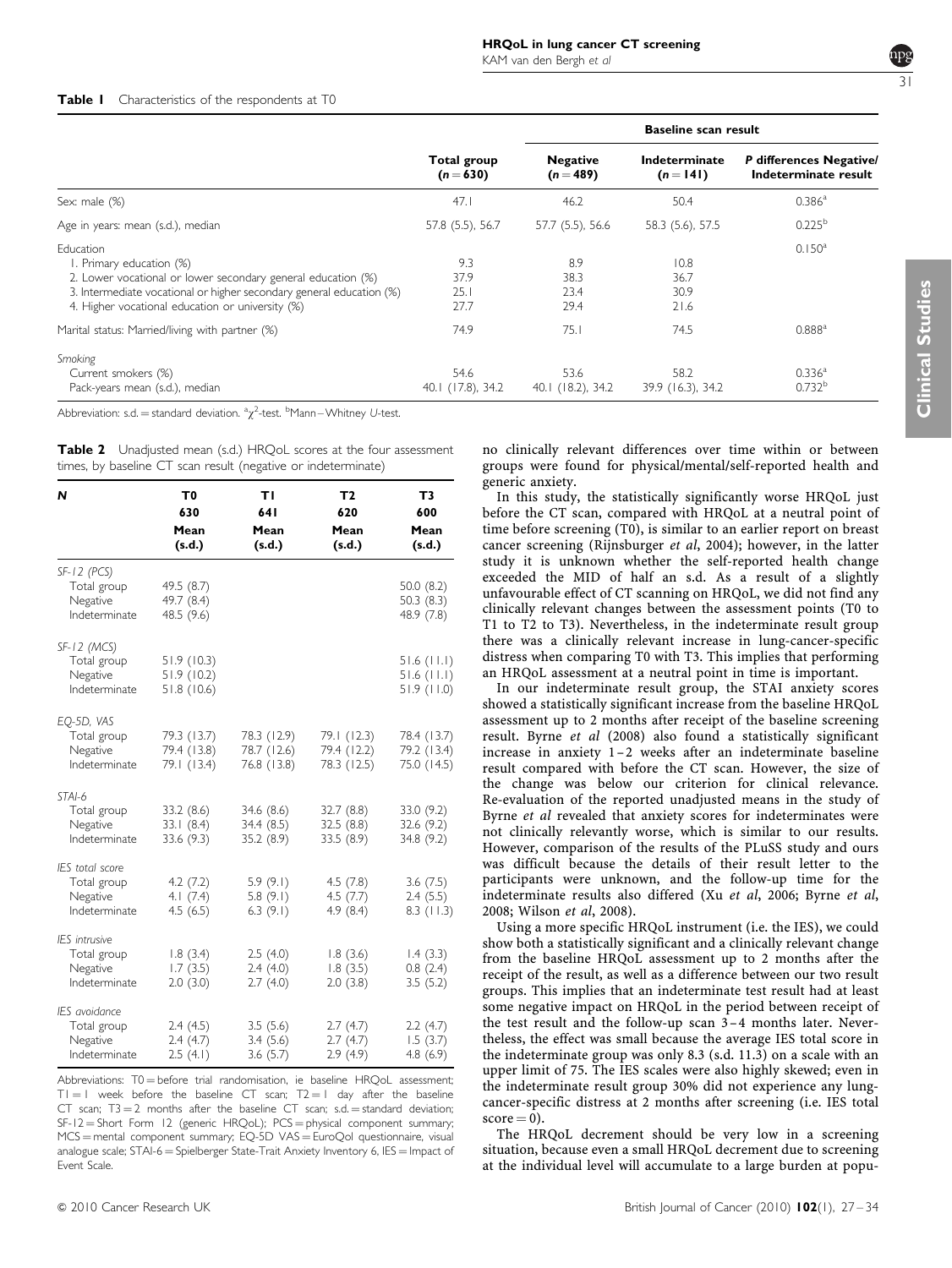

<span id="page-5-0"></span>

Figure 2 (A–G) Average scale scores and 95% confidence intervals per result group (negative or indeterminate baseline result) adjusted for gender, age, education, smoking status, and smoking pack-years: SF-12 (PCS and MCS) (A and B); EQ-5D VAS (C), STAI-6 (D), and IES (total, intrusive, avoidance) (E–G) T0, before trial randomisation; T1, just before baseline CT scan; T2, 1 day after baseline CT scan; and T3, about 2 months after baseline CT scan. <sup>a</sup> Significant difference. <sup>b</sup>Clinically relevant difference. (A–C) A higher score indicates better HRQoL. (D–G) A lower score indicates better HRQoL.

lation level due to the large numbers of subjects involved. By using the MID criterion, we intended to provide a clue to the meaningfulness of a statistically significant change in mean scores. An additional reason for using the MID was the fact that this study included large numbers of subjects and that HRQoL scale scores do not have an intuitive interpretation. It is situation dependent whether a statistically significant change in mean scores from, for example 12.1 to 11.7 is to be regarded as a meaningful difference.

Remarkably, in the indeterminate result group, at all assessment points the HRQoL scores were worse than those in the group with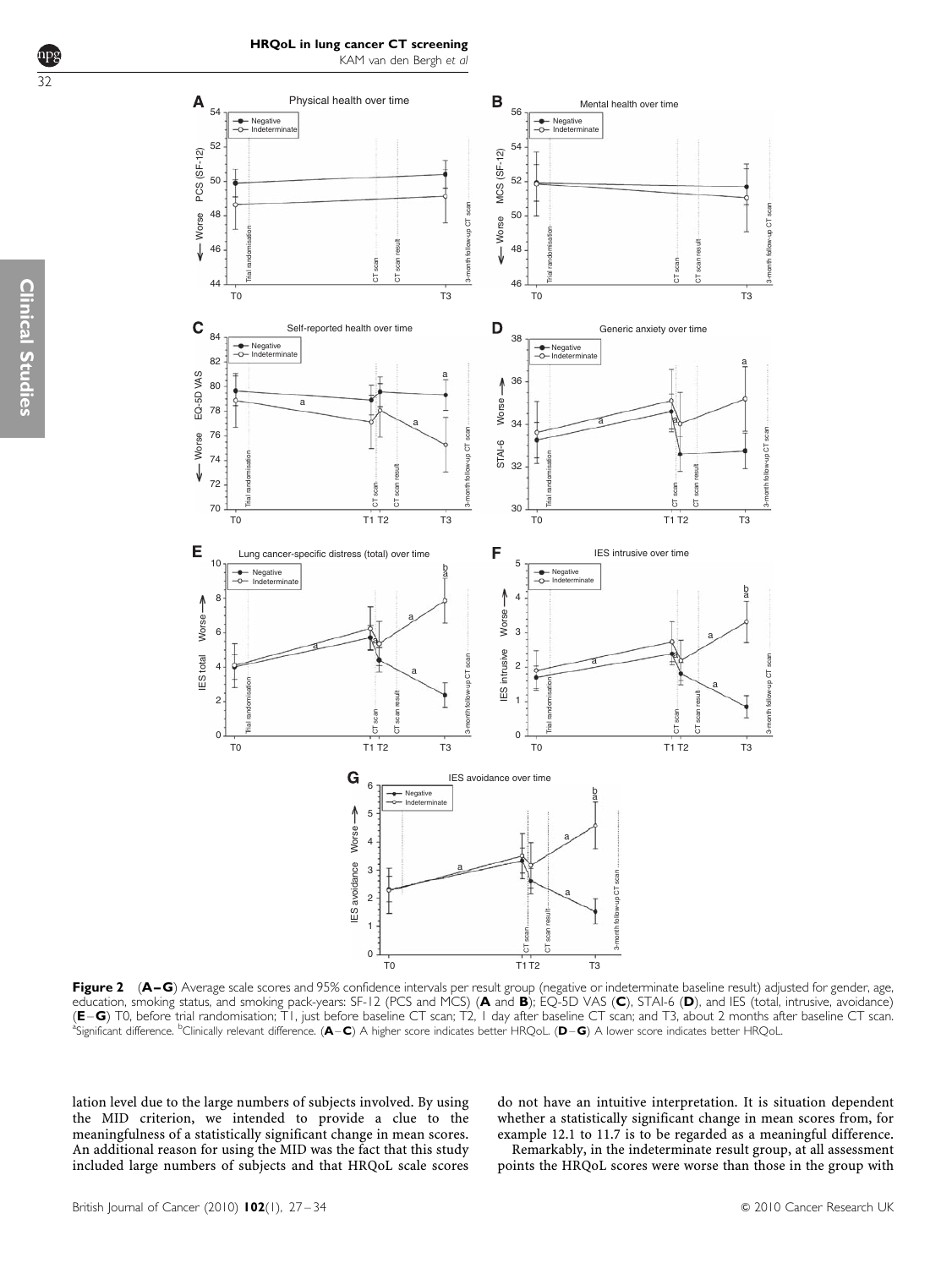<span id="page-6-0"></span>negative results. This was the case before the screening result was known, and even before screening took place; however, these differences were not statistically significant. Subjects who had a positive baseline CT scan who completed the T0 questionnaire  $(n = 8)$  reported even worse HRQoL scores before screening (data not shown). Previous studies showed a prognostic effect of HRQoL on survival (of lung cancer) or disease onset (Montazeri et al, 2001). Our results suggest that worse HRQoL scores before screening may serve as a weak indicator of an indeterminate or positive baseline scan result.

In the indeterminate group, we did not assess HRQoL after they had received the result of the 3-month follow-up scan. This would have provided additional information on the further evolution of the unfavourable HRQoL scores in test indeterminates, especially because the majority would have received a negative result based on this follow-up scan. However, in our previous study on HRQoL we found no differences between subjects with a negative baseline CT scan and subjects with an indeterminate follow-up scan that had a negative follow-up CT scan [\(van den Bergh](#page-7-0) et al, 2008). It would have been interesting to evaluate the HRQoL effects in subjects who received a positive test result; however, because only 11 subjects received a positive result at baseline, this would not provide sufficient power to give reliable results. Moreover, because this will be a false-positive result for some subjects, further studies are needed to determine the impact of such a result on HRQoL.

#### Implications

Following the baseline scan, this led to a clinically relevant increase in lung-cancer-specific distress in a substantial number of persons who underwent baseline screening, although the letter to participants clearly explained the meaning of an indeterminate test result (i.e. a very common small abnormality). Based on recent data from the NELSON trial and other lung cancer screening trials, the risk of lung cancer in this group is estimated to be  $\langle 2.5\%$ 

## REFERENCES

- American Cancer Society (2007) Cancer Facts and Figures 2007. American Cancer Society: Atlanta
- Bach PB, Jett JR, Pastorino U, Tockman MS, Swensen SJ, Begg CB (2007) Computed tomography screening and lung cancer outcomes. JAMA 297: 953 – 961
- Brom D, Kleber RJ (1985) De Schok Verwerkings Lijst [The Dutch version of the Impact of Event Scale]. Nederlands Tijdschrift voor de Psychologie 40:  $164 - 168$
- Byrne MM, Weissfeld J, Roberts MS (2008) Anxiety, fear of cancer, and perceived risk of cancer following lung cancer screening. Med Decis Making 28(6): 917 – 925
- Diederich S, Wormanns D, Semik M, Thomas M, Lenzen H, Roos N, Heindel W (2002) Screening for early lung cancer with lowdose spiral CT: prevalence in 817 asymptomatic smokers. Radiology 222: 773 – 781
- Essink-Bot ML, Stouthard ME, Bonsel GJ (1993) Generalizability of valuations on health states collected with the EuroQolc-questionnaire. Health Econ 2: 237 – 246
- Ferlay J, Bray F, Pisani P, Parkin DM (2004) GLOBOCAN 2002: Cancer Incidence, Mortality and Prevalence Worldwide. IARC CancerBase No. 5. Version 2.0. Vol. 2005. IARC Press: Lyon
- Field JK, Duffy SW (2008) Lung cancer screening: the way forward. Br J Cancer 99: 557 – 562
- Gandek B, Ware JE, Aaronson NK, Apolone G, Bjorner JB, Brazier JE, Bullinger M, Kaasa S, Leplege A, Prieto L, Sullivan M (1998) Crossvalidation of item selection and scoring for the SF-12 Health Survey in nine countries: results from the IQOLA Project. International Quality of Life Assessment. J Clin Epidemiol 51: 1171 – 1178



**Clinical Studies** Clinical Studies

(Gohagan et al, 2004). Because distress levels may remain elevated until the result of the follow-up CT scan is known (e.g. 3 months in the NELSON), we recommend that the screening programme should be improved. For example, providing information about the small risk of having lung cancer in the letter might lead to a reduction in the lung-cancer-specific distress. Another approach could be to reduce the number of indeterminate test results by identifying certain subgroup of nodules with an increased cancer risk, or by a combination of imaging and proteomic or genomic biomarkers.

## **CONCLUSIONS**

This longitudinal study among participants of a lung cancerscreening programme showed in the short term that recipients of an indeterminate baseline screening result requiring a follow-up CT experience an increase in lung-cancer-specific distress, whereas the scores of recipients of a negative baseline screening result may be interpreted as a relief.

## ACKNOWLEDGEMENTS

This study was funded by the Netherlands Organisation for Health Research and Development (ZonMw) Grant numbers 22000130 and 120610015; the Dutch Cancer Society (KWF) Grant number EMCR 2001-2371, and the Health Insurance Innovation Foundation (Innovatiefonds Zorgverzekeraars). The funding sources were not involved in any of this work. We thank R Faber, for establishing the questionnaire database and selecting the participants; AC de Jongh (Artex BV, Capelle aan den IJssel), for assistance with the selection of participants and handling of the mailings; MA Quak, for sending the questionnaires to the participants; and FJP Santegoets, for assistance in linking the databases to add in the baseline scan results.

- Gohagan J, Marcus P, Fagerstrom R, Pinsky P, Kramer B, Prorok P (2004) Baseline findings of a randomized feasibility trial of lung cancer screening with spiral CT scan vs chest radiograph: the Lung Screening Study of the National Cancer Institute. Chest 126: 114 – 121
- Henschke CI, Yankelevitz DF, Libby DM, Pasmantier MW, Smith JP, Miettinen OS (2006) Survival of patients with stage I lung cancer detected on CT screening. N Engl J Med 355: 1763 – 1771
- Horowitz M, Wilner N, Alvarez W (1979) Impact of event scale: a measure of subjective stress. Psychosom Med 41: 209 – 218
- Kind P, Brooks R, Rabin R (2005) EQ-5D Concepts and Methods: A Development History. Springer: Dordrecht
- Laaksonen M, Rahkonen O, Martikainen P, Karvonen S, Lahelma E (2006) Smoking and 5F-36 health functioning. Prev med 42: 206–209
- Maissi E, Marteau TM, Hankins M, Moss S, Legood R, Gray A (2005) The psychological impact of human papillomavirus testing in women with borderline or mildly dyskaryotic cervical smear test results: 6-month follow-up. Br J Cancer 92: 990-994
- Montazeri A, Milroy R, Hole D, McEwen J, Gillis CR (2001) Quality of life in lung cancer patients: as an important prognostic factor. Lung Cancer 31: 233 – 240
- Norman GR, Sloan JA, Wyrwich KW (2003) Interpretation of changes in health-related quality of life: the remarkable universality of half a standard deviation. Med Care 41: 582 – 592
- Rijnsburger AJ, Essink-Bot ML, van Dooren S, Borsboom GJ, Seynaeve C, Bartels CC, Klijn JG, Tibben A, de Koning HJ (2004) Impact of screening for breast cancer in high-risk women on health-related quality of life. Br J Cancer 91: 69 – 76
- Swensen SJ, Jett JR, Hartman TE, Midthun DE, Mandrekar SJ, Hillman SL, Sykes AM, Aughenbaugh GL, Bungum AO, Allen KL (2005) CT